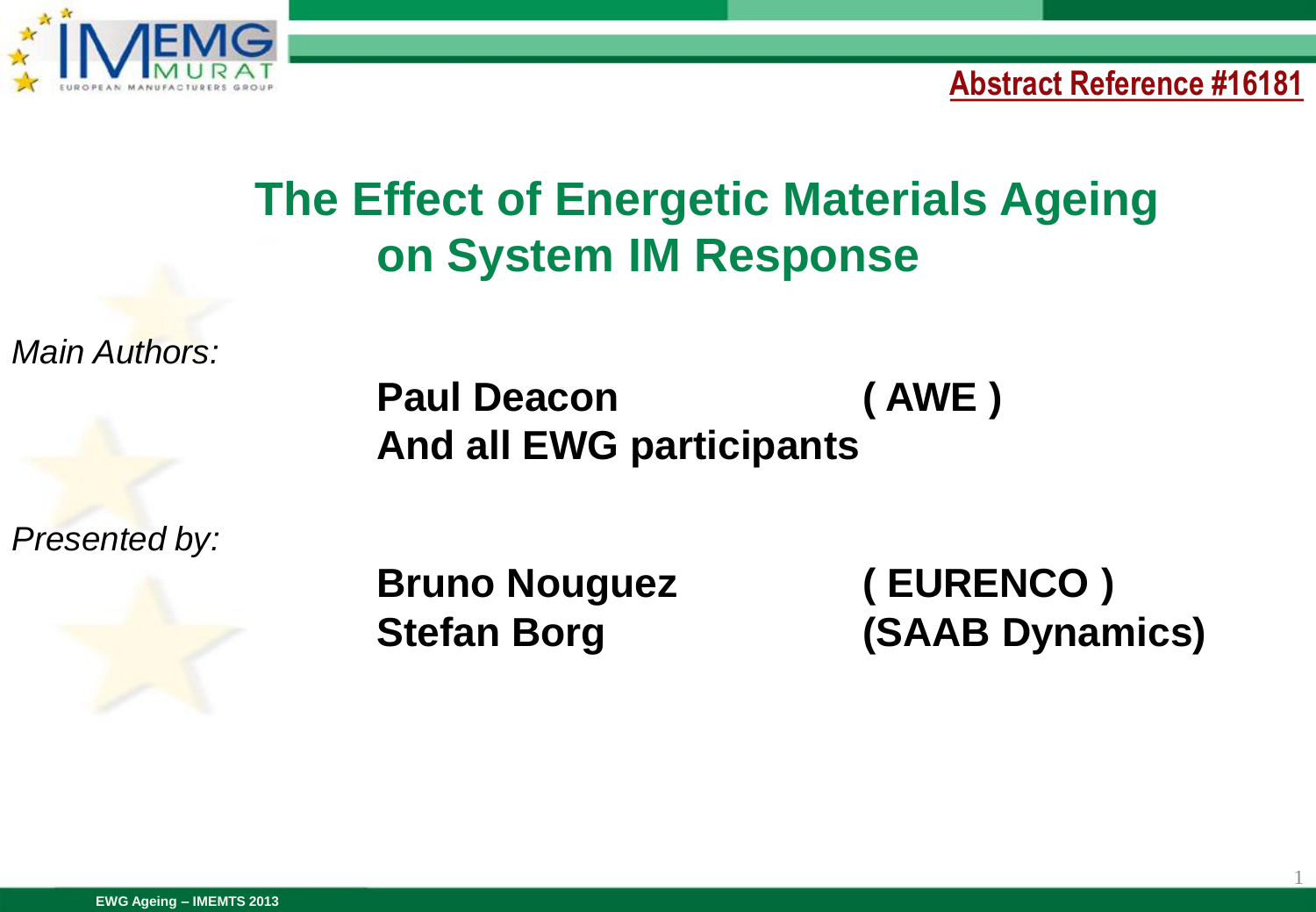



#### • Objectives of the EWG

– **Evidence of Ageing effects on critical properties**

• Memberships

#### • EWG progress

- **Literature review**
- **Classes of interest**
- **Fault Tree Analysis**

#### • Conclusion and perspectives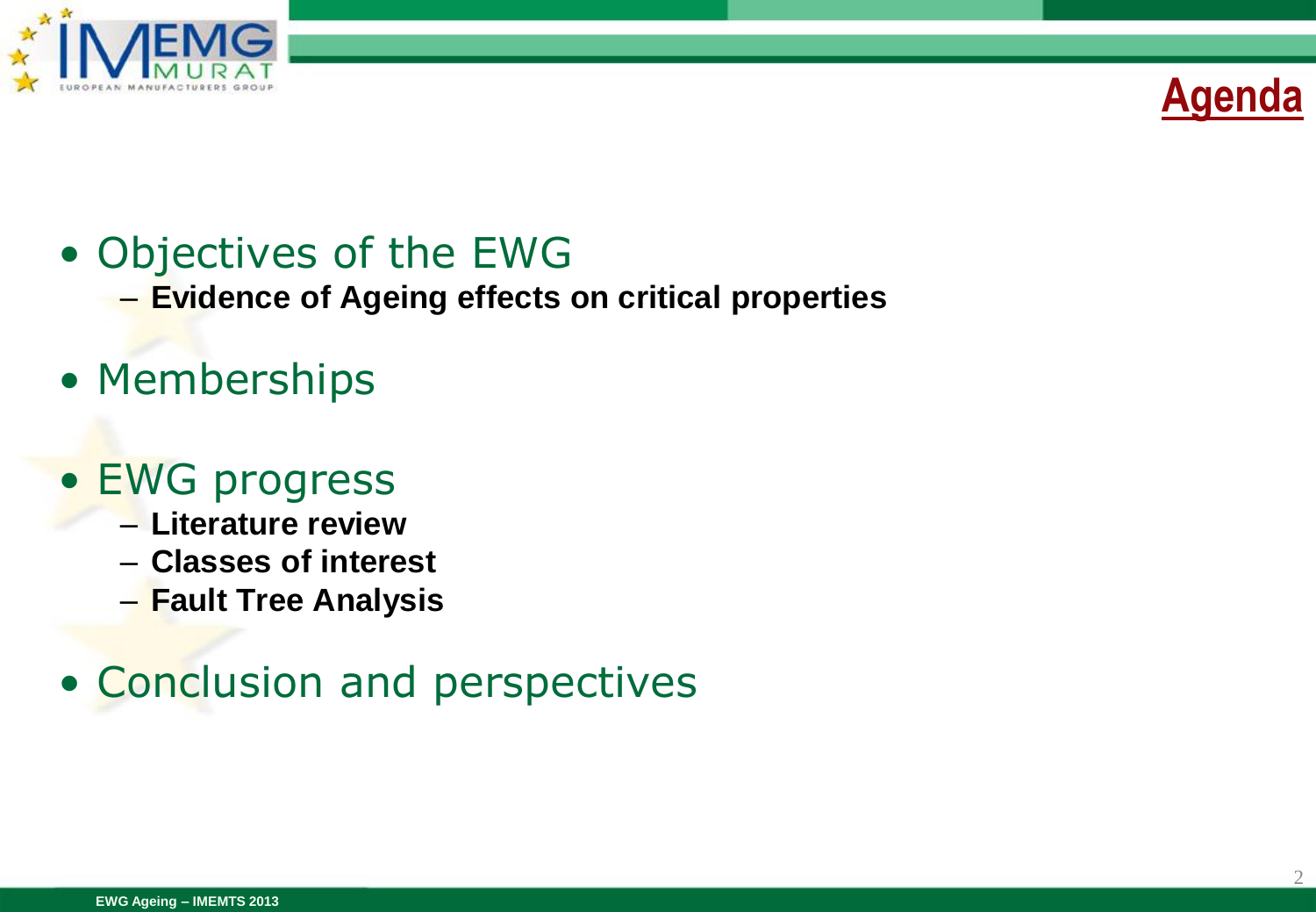

- IMX104 Characterisation for DoD Qualification, L.Zunino *et alii*, IMEMTS\_2012
	- **Reports an increase in shock sensitivity after ageing (e.g. 106/120 LSGT cards to 135 cards after 3 months @ 70°C)**
- Irreversible Growth of DNAN based formulation, P.Samuels *et alii*, IMEMTS\_2012
	- **Reports a significant increase in shock sensitivity for IMX 101 and TNT after 30 thermal cycles**
- Aging Evaluation of Certain RS RDXs.., S.Singh *et alii*, IMEMTS\_2006
	- **Reports that wax formulations based on some recrystallised Bachmann RDX show an increase in shock sensitivity after ageing for 6 months @ 60°C**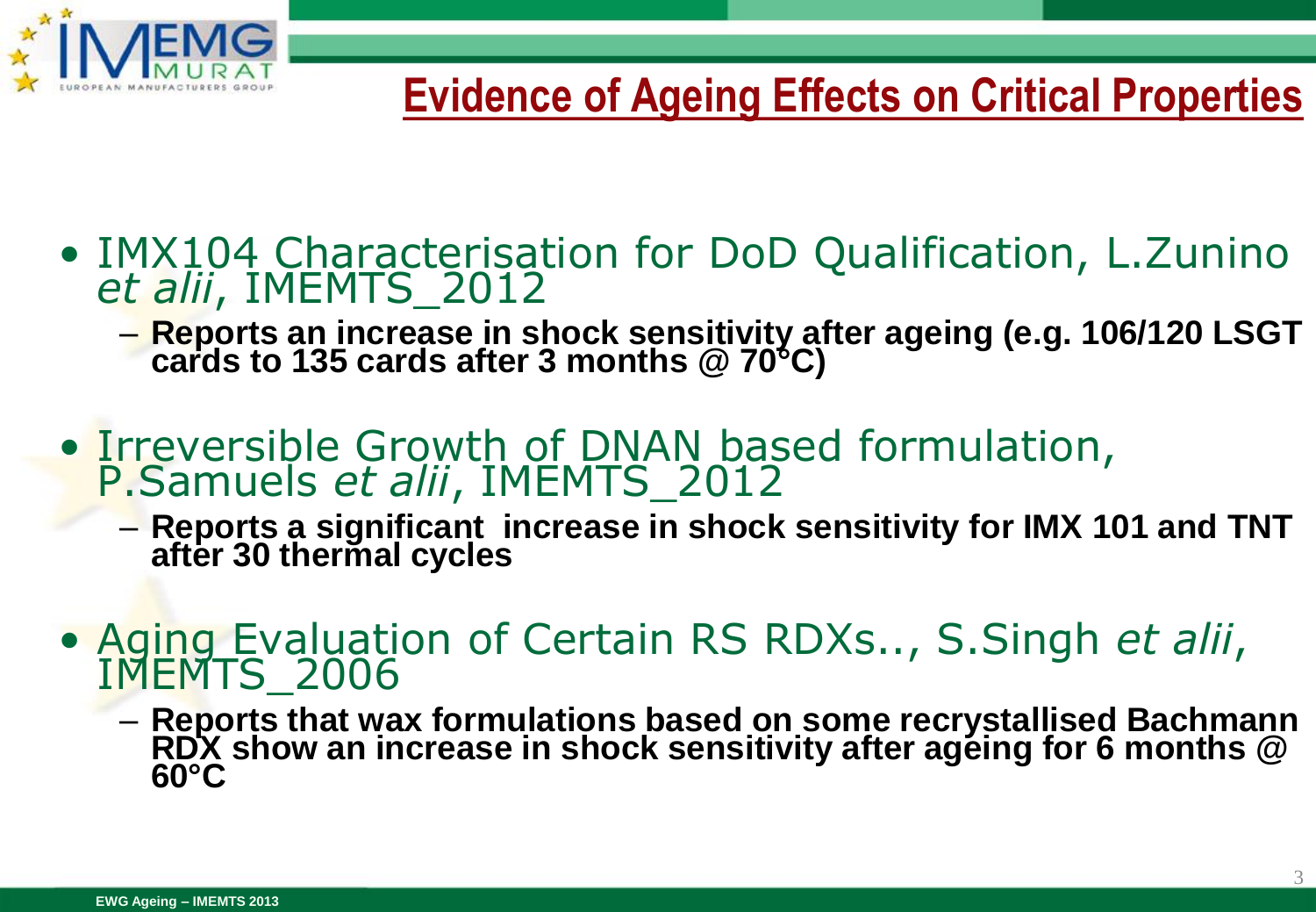

#### • Objectives of the EWG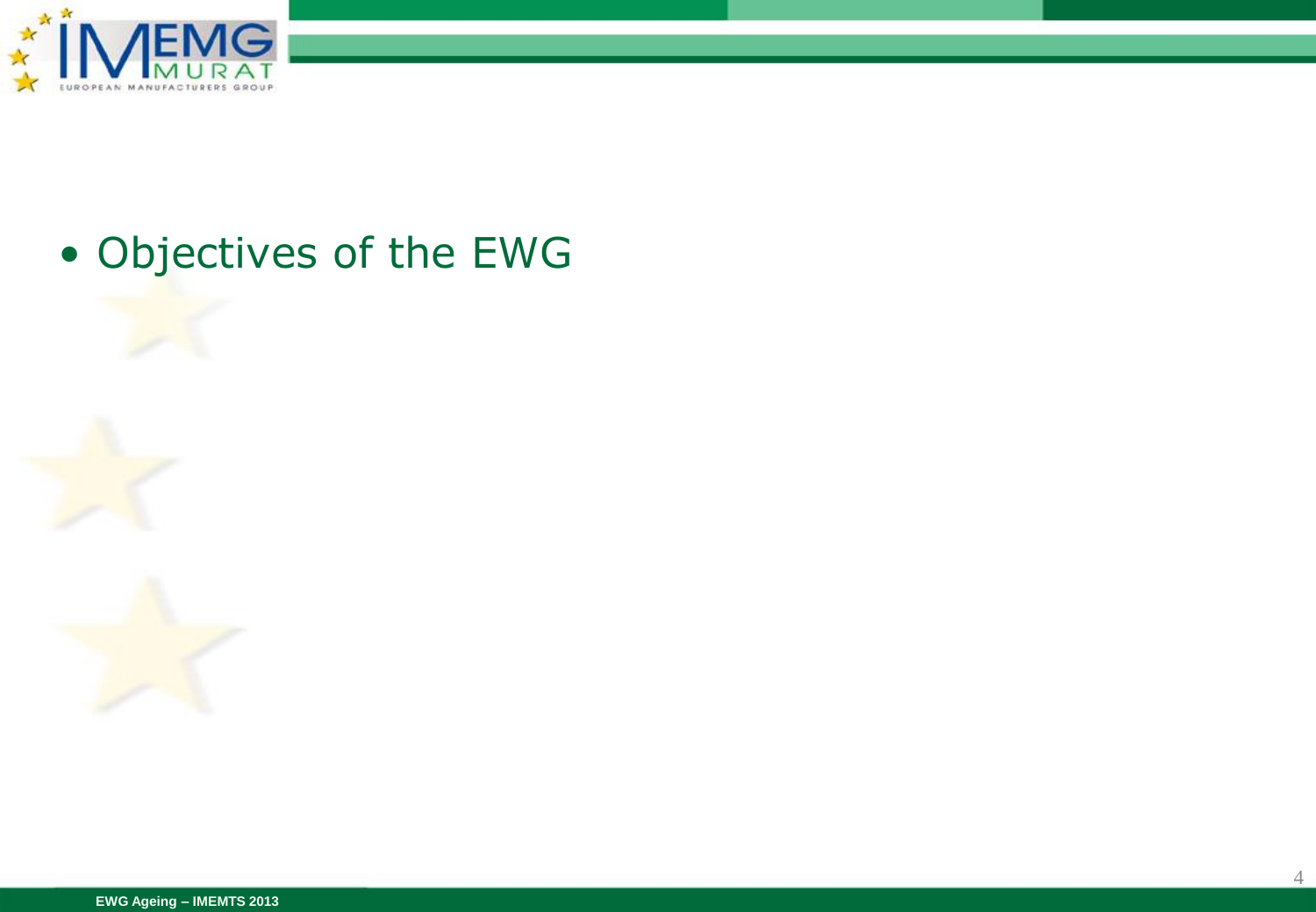

### **EWG - Objectives**

- Identify potential changes due to ageing of the energetic material that may affect IM response
	- **Analyse how energetic material degradation can affect munition IM response**
	- **Establish state-of-the-art with respect to ageing of energetic materials & review international standards**
	- **Identify data with which to validate the proposed failure modes**
	- **Identify gaps in our knowledge**
	- **Write a final report and make recommendations for future work**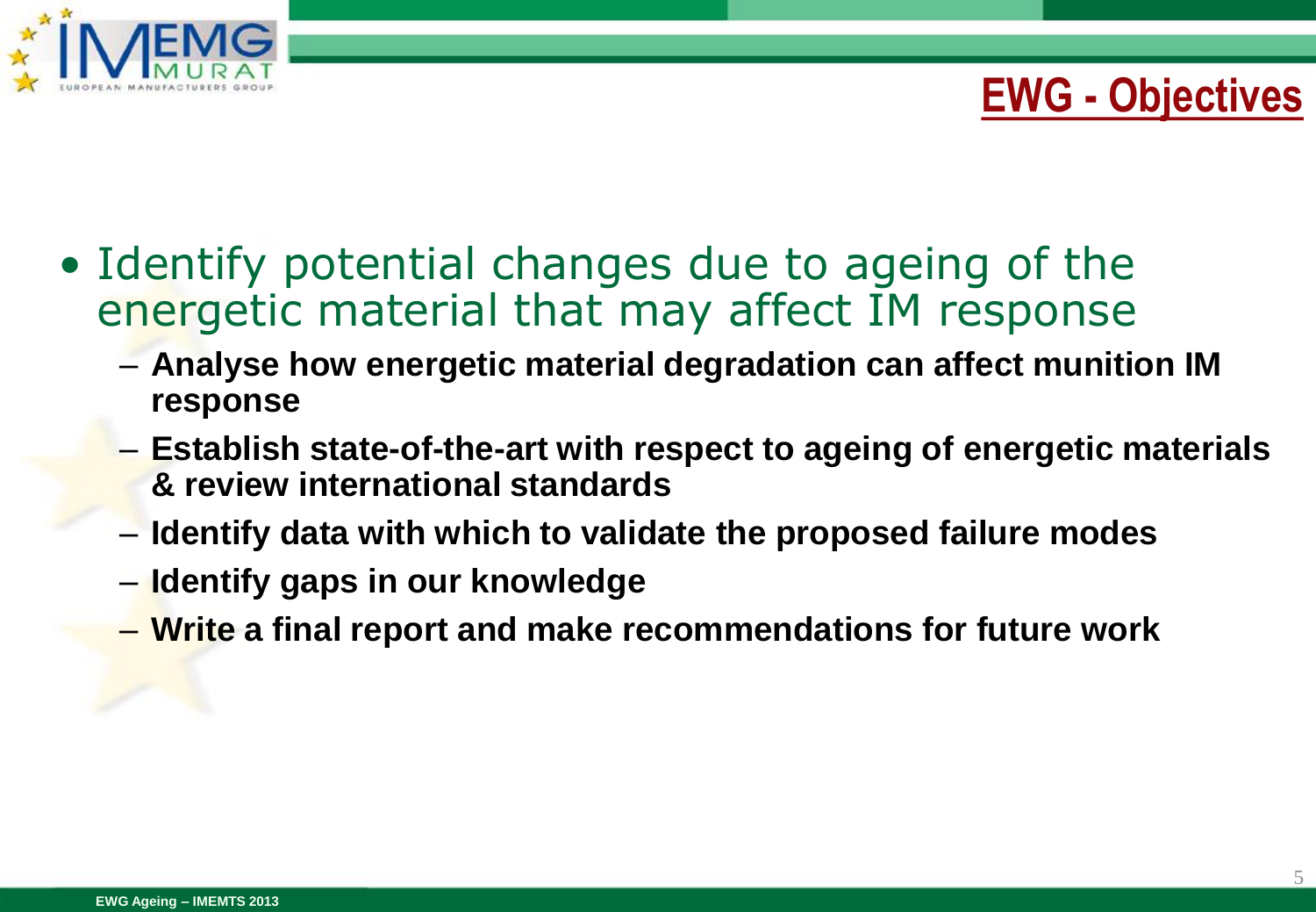

### **EWG - Meetings**

# • Experts Working Group (EWG) first proposed in 2011

- **The Effects of Ageing on the Properties of Energetic Materials which could Affect IM Response**
- **Sponsor Fabio Sgarzi, Rheinmetall Italia**
- EWG has had 7 meetings:-

| #1 | January 2012      | Quai Henri IV, Paris, France          | Eurenco                   |
|----|-------------------|---------------------------------------|---------------------------|
| #2 | February 2012     | Stirling Square, London, UK           | <b>GCSM - BAE Systems</b> |
| #3 | <b>April 2012</b> | MBDA - UK, The Strand, London, UK     | <b>MBDA - UK</b>          |
| #4 | September 2012    | MBDA - F, Le Plessis Robinson, France | MBDA - F                  |
| #5 | December 2012     | Eurenco Head Office, Paris, France    | Eurenco                   |
| #6 | March 2013        | RWM Italia S.p.A., Ghedi, Italy       | RWM Italia S.p.A.         |
| #7 | <b>June 2013</b>  | MBDA - UK, The Strand, London, UK     | <b>MBDA - UK</b>          |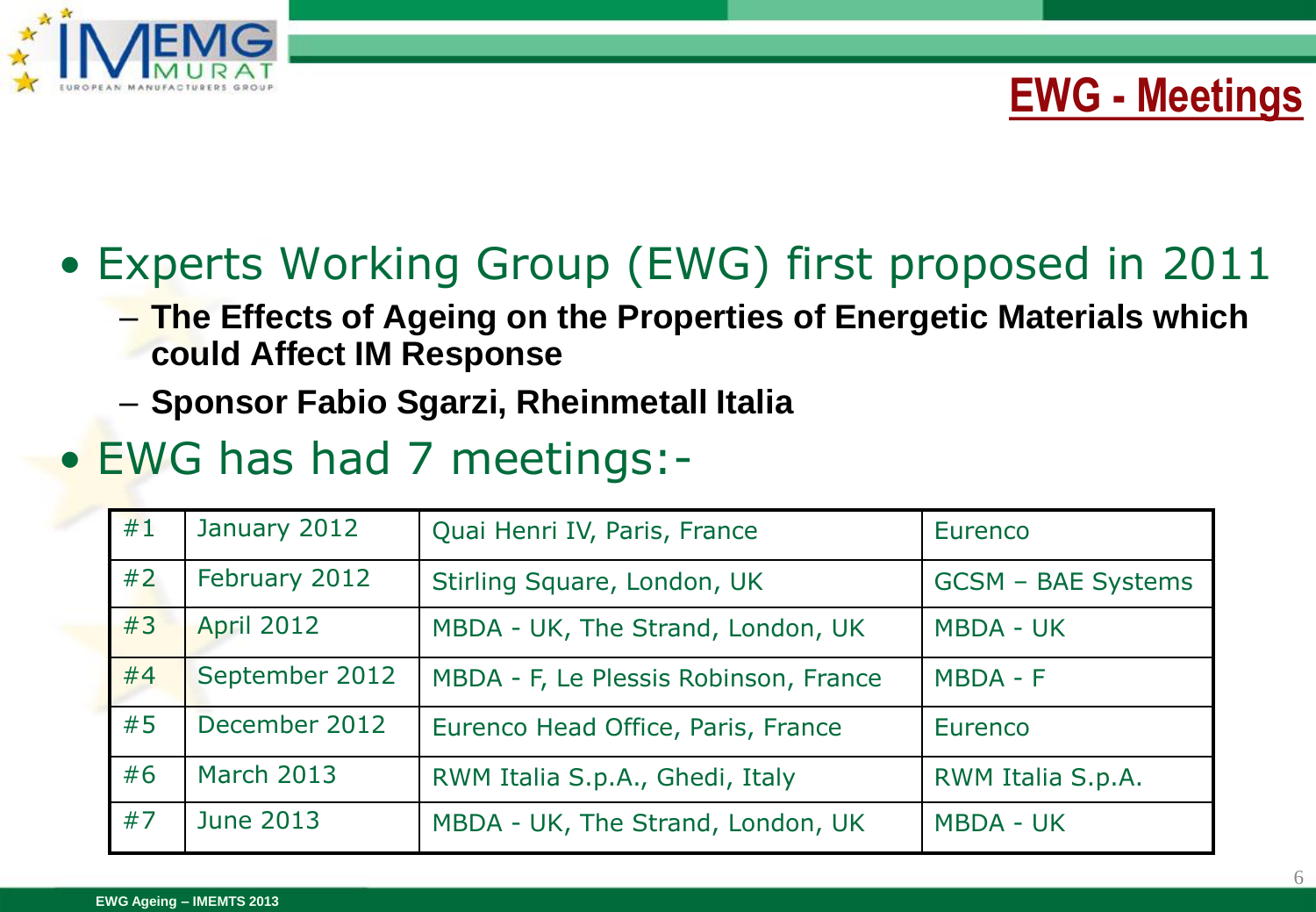

### • Memberships

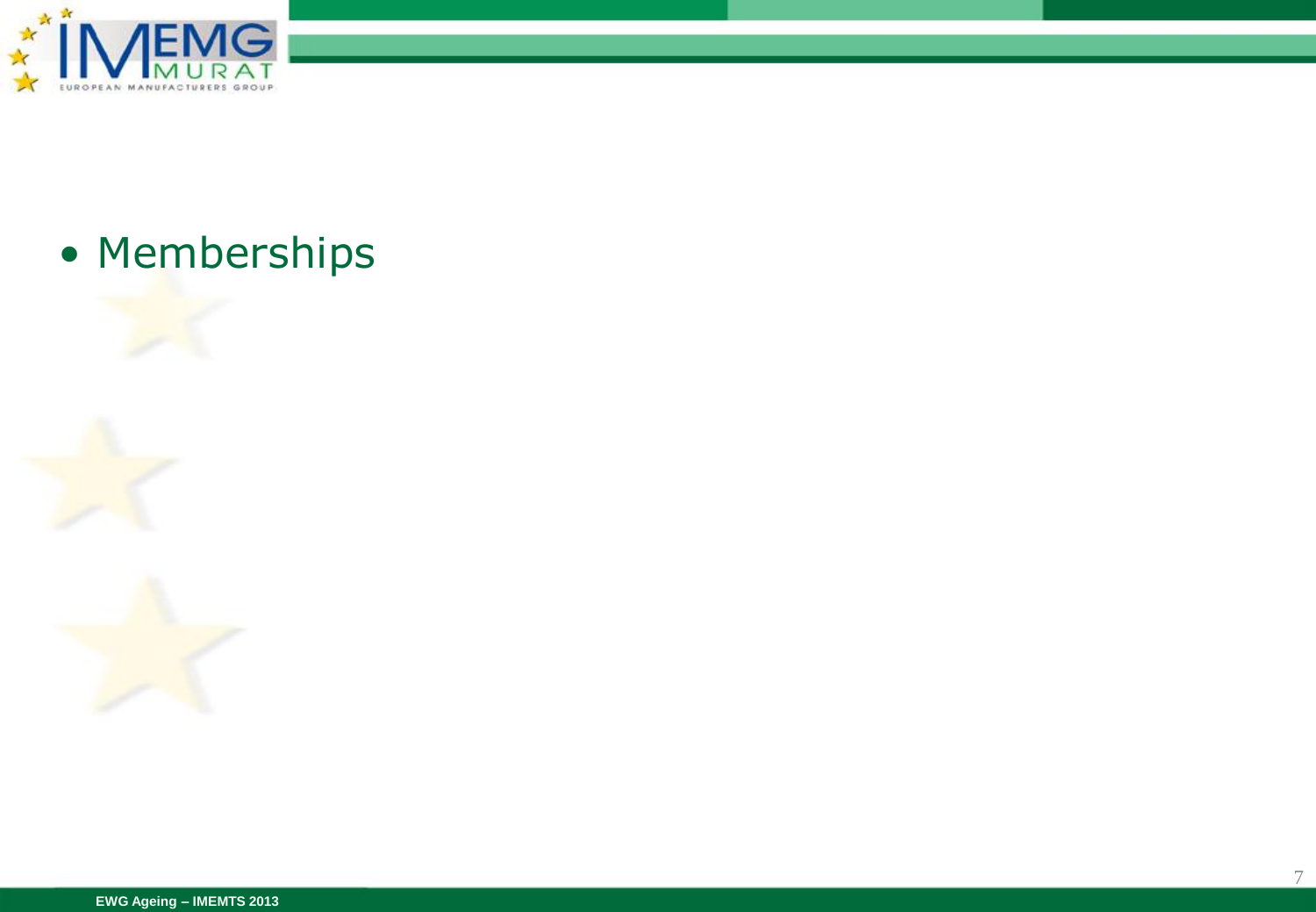

### **EWG - Membership**

### • EWG membership:-

| Paul Deacon (Chair)    | <b>AWE</b>              | <b>UK</b>     |                 |
|------------------------|-------------------------|---------------|-----------------|
| <b>Ron Hollands</b>    | <b>BAe Systems</b>      | <b>UK</b>     | <b>NZ</b><br>ZN |
| <b>Peter Milner</b>    | <b>MBDA-UK</b>          | <b>UK</b>     |                 |
| <b>Michel Vivès</b>    | <b>MBDA-Systems</b>     | France        |                 |
| Christophe Coulouarn   | <b>Nexter Munitions</b> | <b>France</b> |                 |
| <b>Raymond Coleno</b>  | <b>Roxel France</b>     | <b>France</b> |                 |
| <b>Bernard Mahé</b>    | Eurenco                 | <b>France</b> |                 |
| <b>Bruno Nouguez</b>   | Eurenco                 | France        |                 |
| <b>Richard Wild</b>    | <b>DIEHL BGT</b>        | Germany       |                 |
| <b>Stefan Borg</b>     | <b>SAAB Dynamics</b>    | Sweden        |                 |
| Fabio Sgarzi (Sponsor) | <b>RWM Italia</b>       | Italy         |                 |
| David Jordan           | <b>RWM Italia</b>       | Italy         |                 |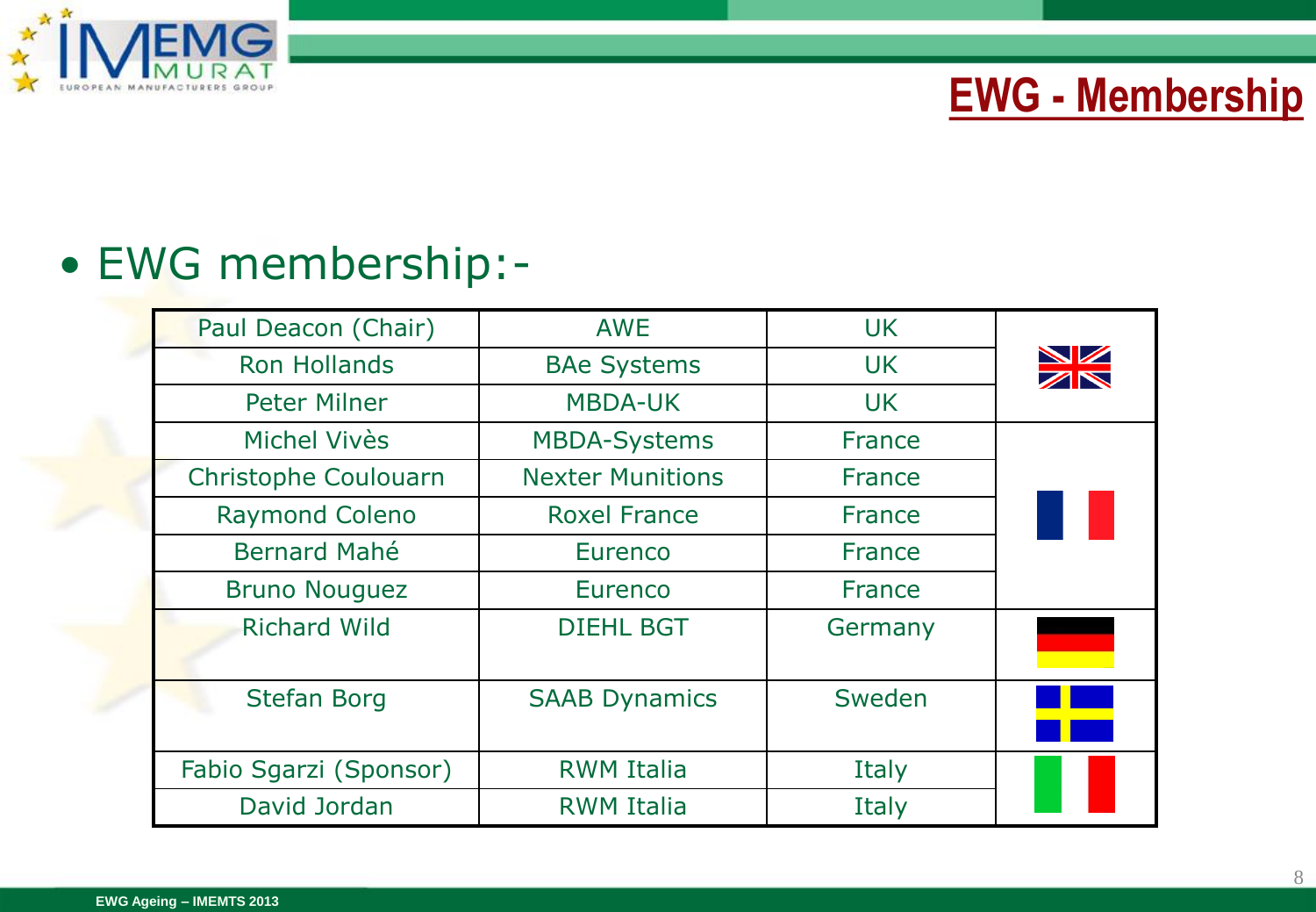

#### • EWG progress

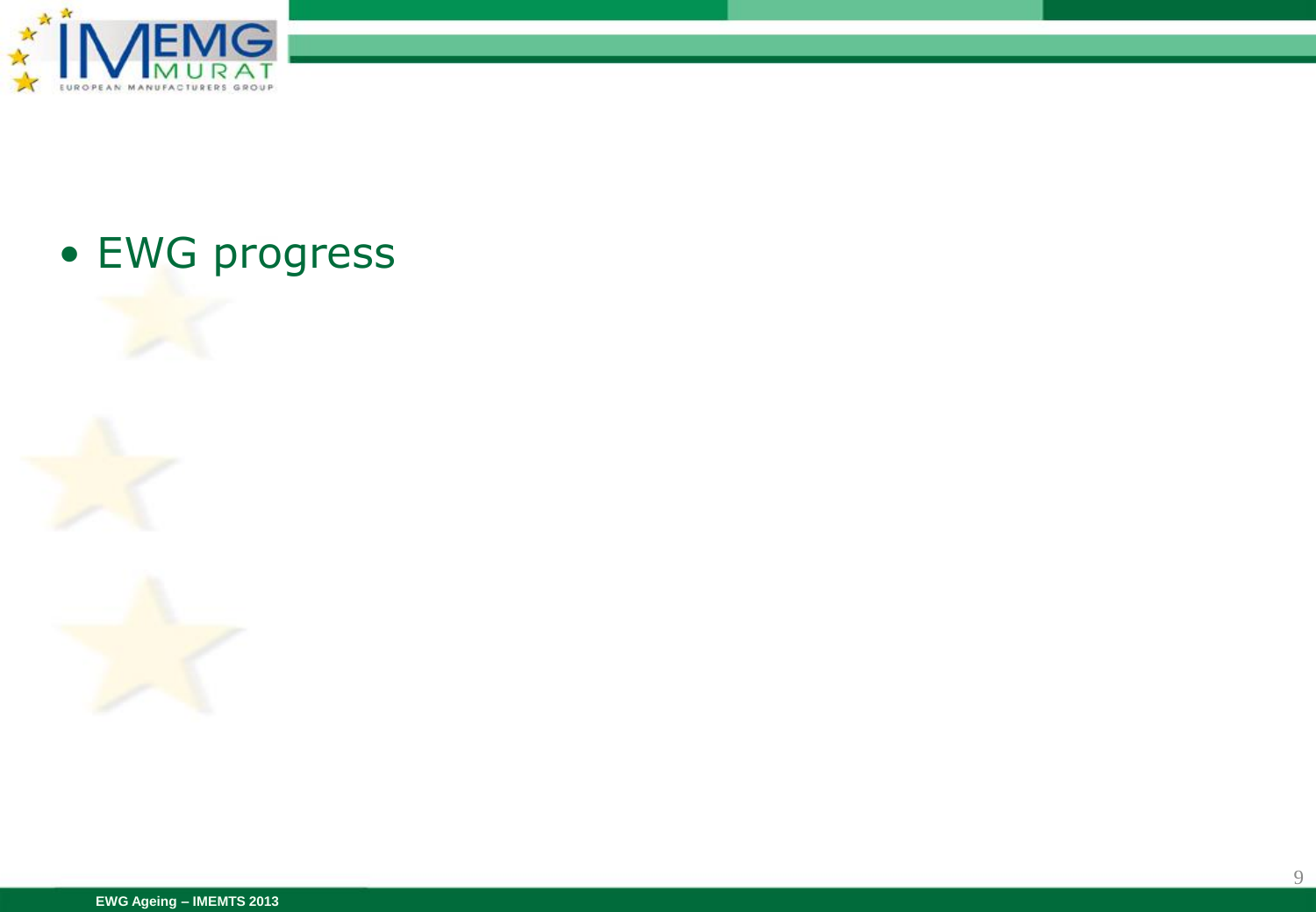

## **EWG Progress – Review Standards**

## • Establish state-of-the art

- **Review International standards**
	- » **STANAG 4666 for PBX Ageing, STANAG 4170 for Qualification, NATO AAS3P-10 "Safety & Suitability for Service Including Lifecycle", AOPs, MSIAC guidance**
- **Collate energetic materials tests data (chemistry, kinetics etc)**
- **Exploit members' expertise & experience**

## • STANAG 4666

- **Draft NATO standard for cast-cure PBX ageing**
- **STANAG 4666 is extensive but certain tests omitted (e.g. density, composition)**
- **6 months ageing at 60°C**
- **Unclear application of microscopy & thermal analysis**
- **No clear mechanism for IMEMG to provide feedback to NATO SG1**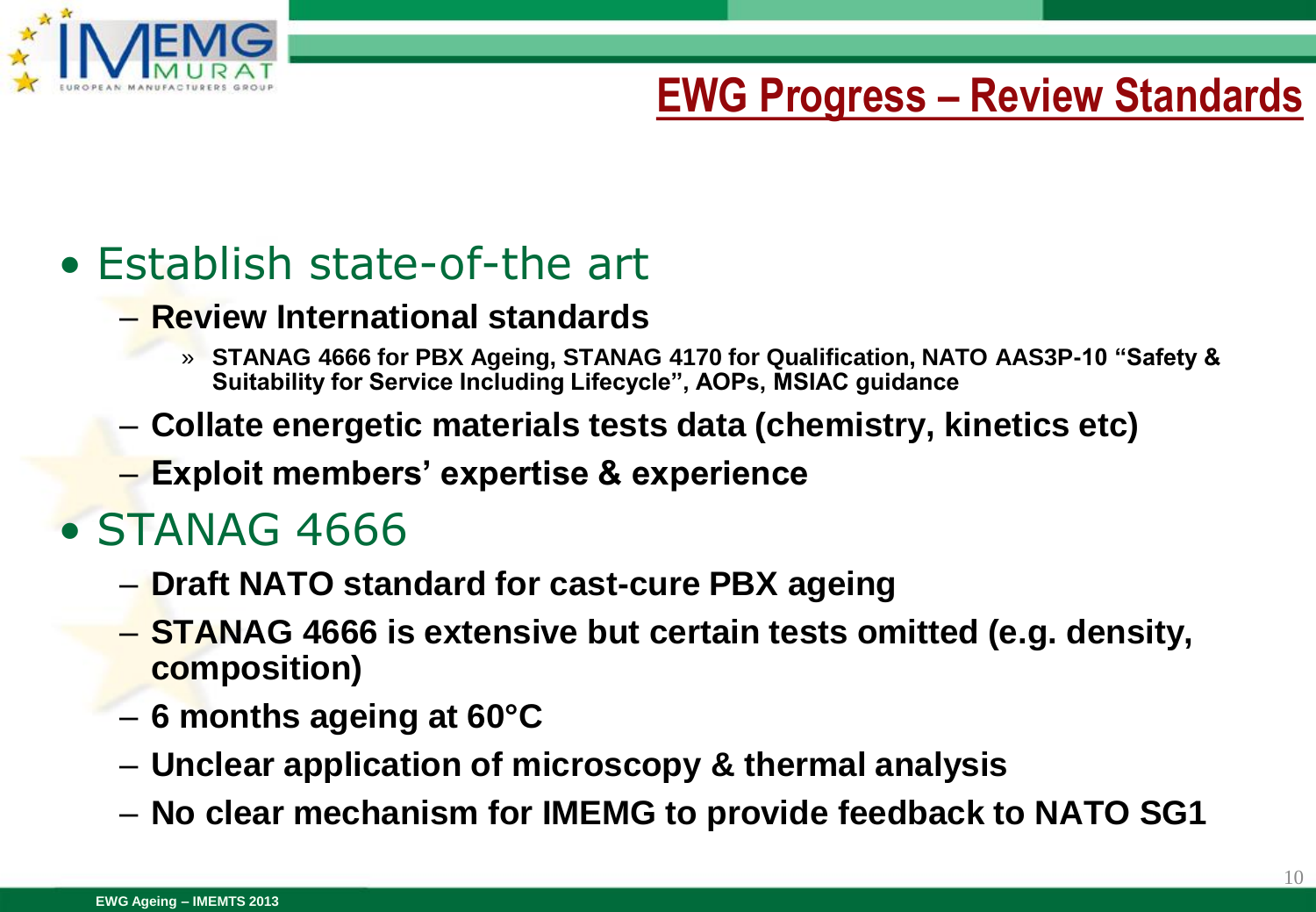

## **EWG Progress – KS-32 Ageing**

11

- A successful international collaboration on KS-32 ageing was reviewed
	- **UK, France, Germany, The Netherlands**
	- **Cast-cured PBX; 85% HMX, 15% HTPB binder**
- KS-32 was aged at 3 institutions
	- **Shown to be very stable at T < 80°C**
	- **Inhomogeneity noted; uncoated HMX surfaces**
	- **Shock sensitivity increased very slightly in the most aged samples**
- Papers published at 2009 ICT conference
	- **Papers V5 – V8**
- This study contributed to philosophy of STANAG 4666 and experimental methods therein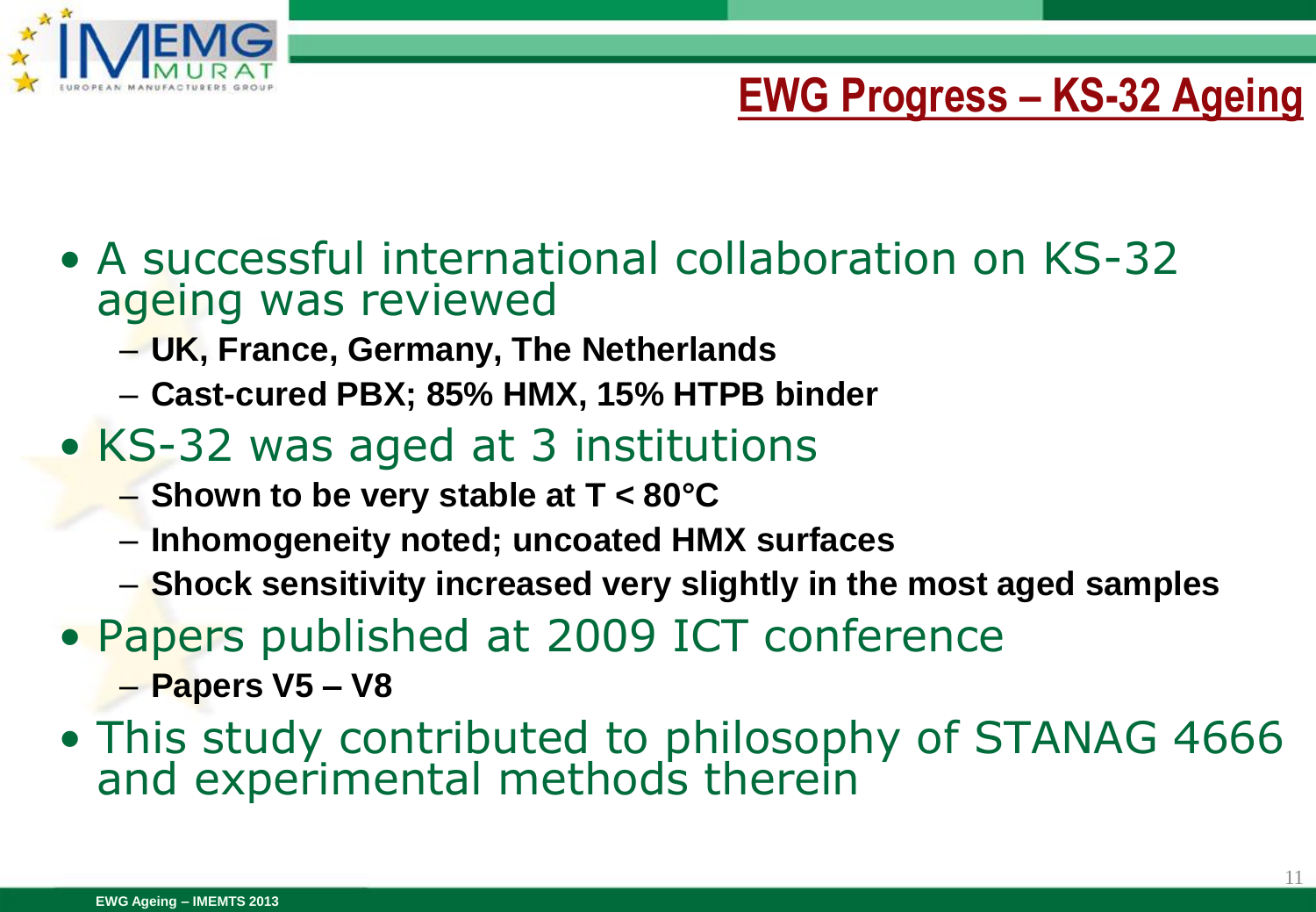

# **Energetic Materials - Classes of Interest**

- Various classes of energetic materials should be considered
	- **Cast-cured PBXs**
	- **Composite propellants**
	- **Melt-cast IM formulation (TNT based)**
	- **Pressed compositions**
	- **Gun propellants**
- Certain classes will be excluded from investigation
	- **Primary explosives**
	- **Double based propellants**
- Initial efforts have focused on cast-cure PBXs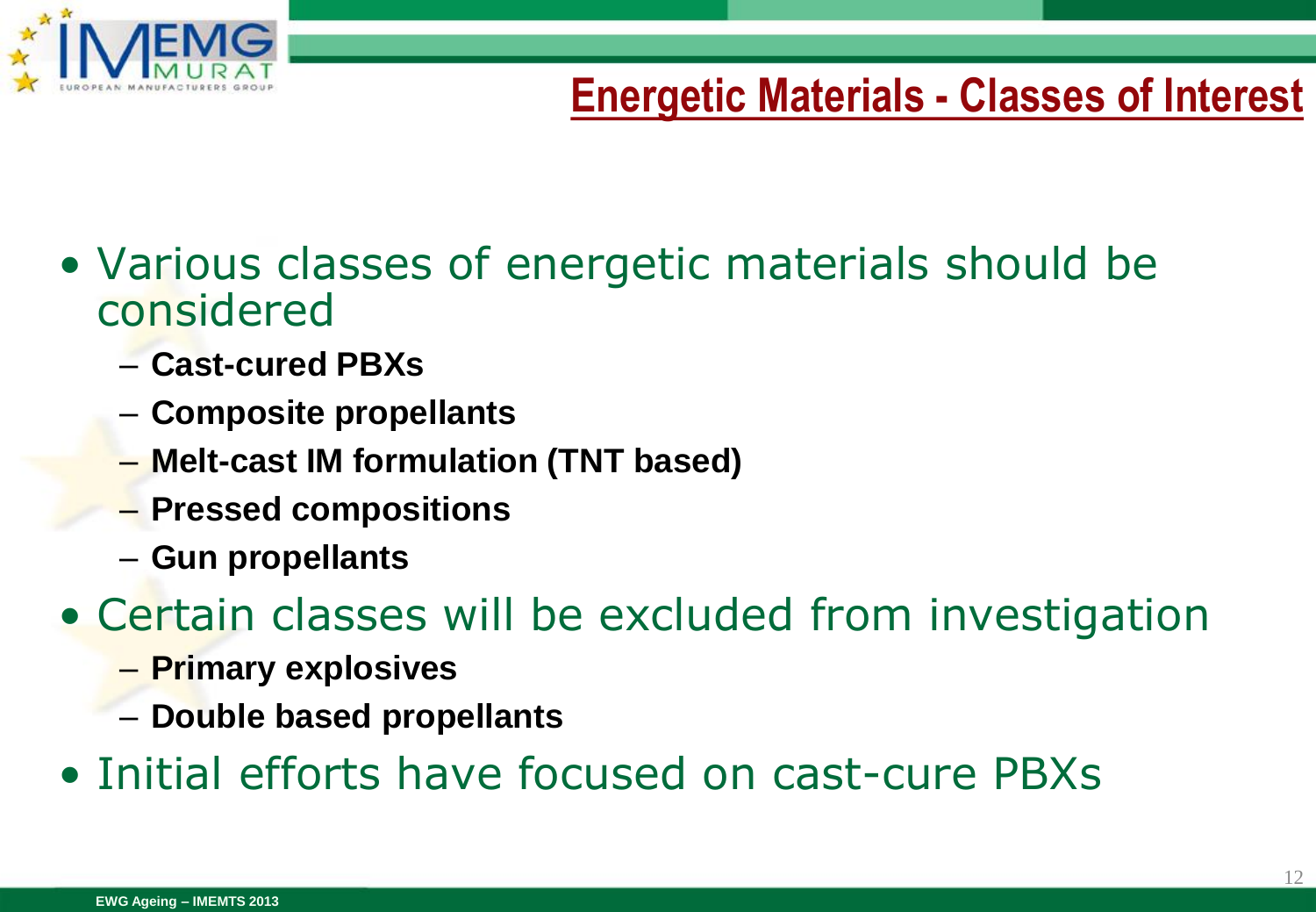

# **EWG Progress - Analysis**

# • The EWG drafted a logic diagram in fault tree format

- **Tailored to suite cast-cured PBXs**
- **Identified overall effect to munition, i.e. higher order reaction to IM stimulus**
- **Identified charge-scale effects, e.g. SDT, DDT**
- **Identified material-scale effects, e.g. cracked explosive, changes to binder system**
- The links between munitions/charge-scale tests & explosive charge/energetic materials tests are made
- Noted that cast-cure PBXs were developed to be chemically & physically stable

– **Dramatic changes in PBX required to affect IM response!**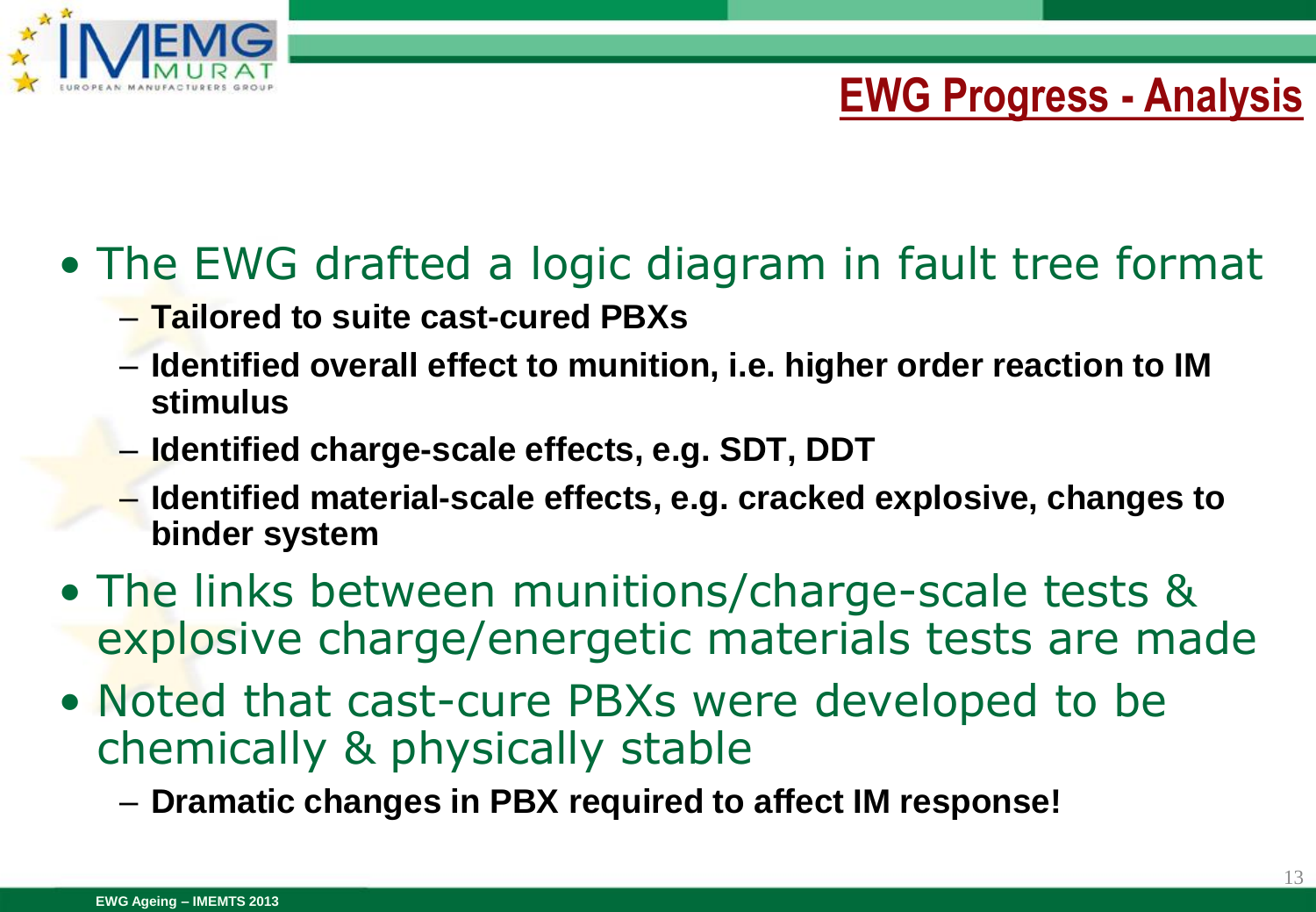

## **EWG Output - 'Logic Diagram'**

#### • Higher order response to IM stimulus

- **Increased likelihood of SDT**
- **Increased response to mechanical input below SDT threshold**
- **Increased thermal response**

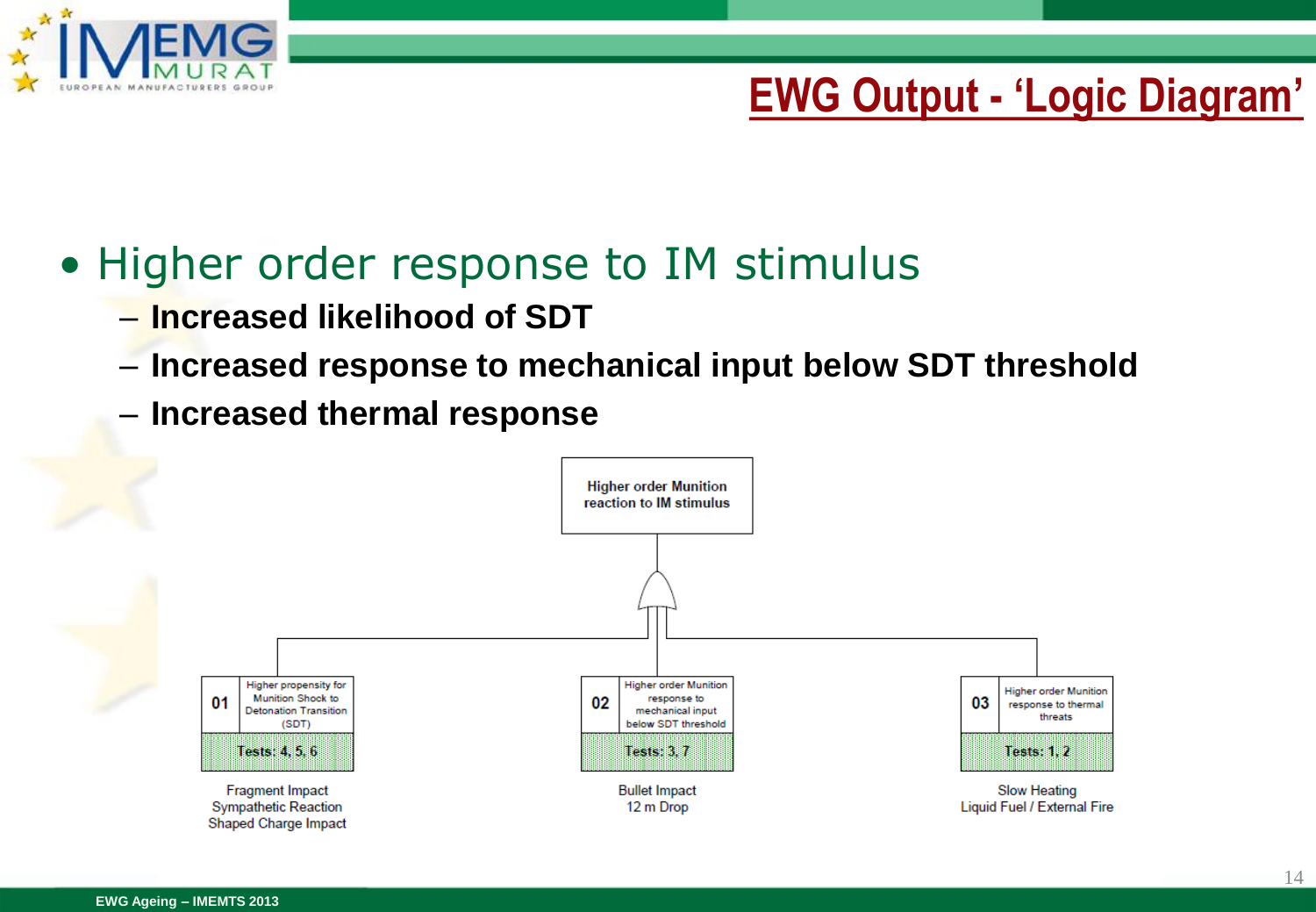

# **EWG Output - 'Logic Diagram Analysis'**

- Unbiased hierarchy of likely failure modes
	- **Probability of individual events occurring was not considered**
- 'Logic diagram' became complex!

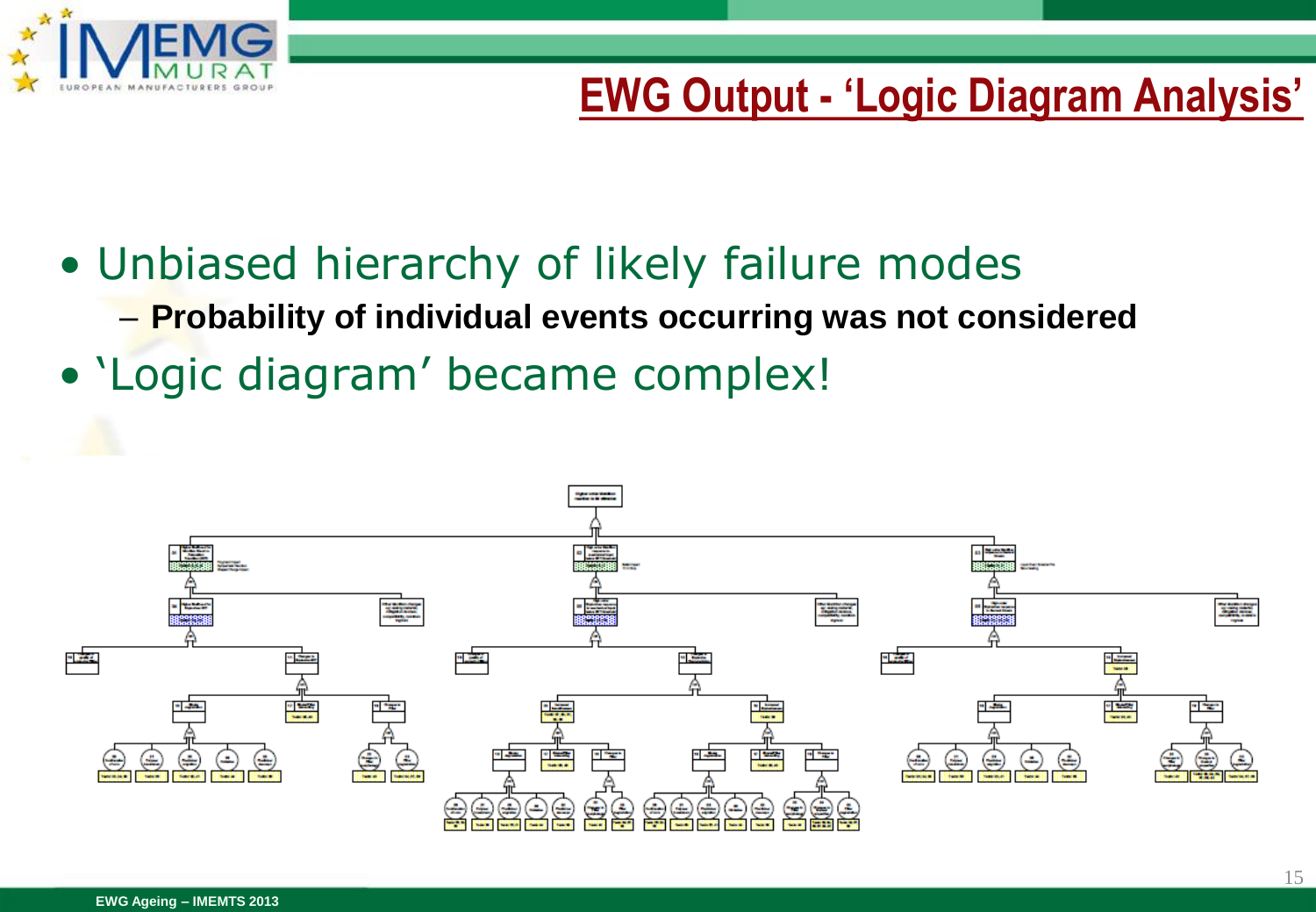

# **'Logic Diagram' - Extract**

| <b>Test Type</b>                                      | <b>Test</b><br><b>Number</b> | <b>Description</b>                       | <b>Standard</b>                |
|-------------------------------------------------------|------------------------------|------------------------------------------|--------------------------------|
| <b>Full-scale</b><br><b>Munition</b>                  | 3                            | <b>Bullet Impact</b>                     | <b>STANAG</b><br>4241          |
| <i>[Expensive,</i><br><i>limited</i><br>availability] | $\overline{7}$               | 12m Drop                                 | <b>UN Test</b><br>$4(b)$ (ii)  |
| <b>Charge-</b><br>scale IM                            | 13                           | Tube Test - Internal<br>Ignition         | <b>EMTAP 35</b>                |
|                                                       | 16                           | <b>Friability Test</b>                   | <b>UN Test 7</b><br>$(c)$ (ii) |
| <b>Explosive</b><br><b>Material</b>                   | 21                           | Radiography                              |                                |
| [Inexpensive,<br>quicker,                             | 22                           | <b>Inspection of Sectioned</b><br>Charge |                                |
| widely<br>available]                                  | 26                           | <b>Density</b>                           |                                |
|                                                       | 39                           | <b>Composition Analysis</b>              | <b>STANAG</b><br>4581          |
|                                                       | 41                           | <b>Plasticiser Content</b>               |                                |



10

21

22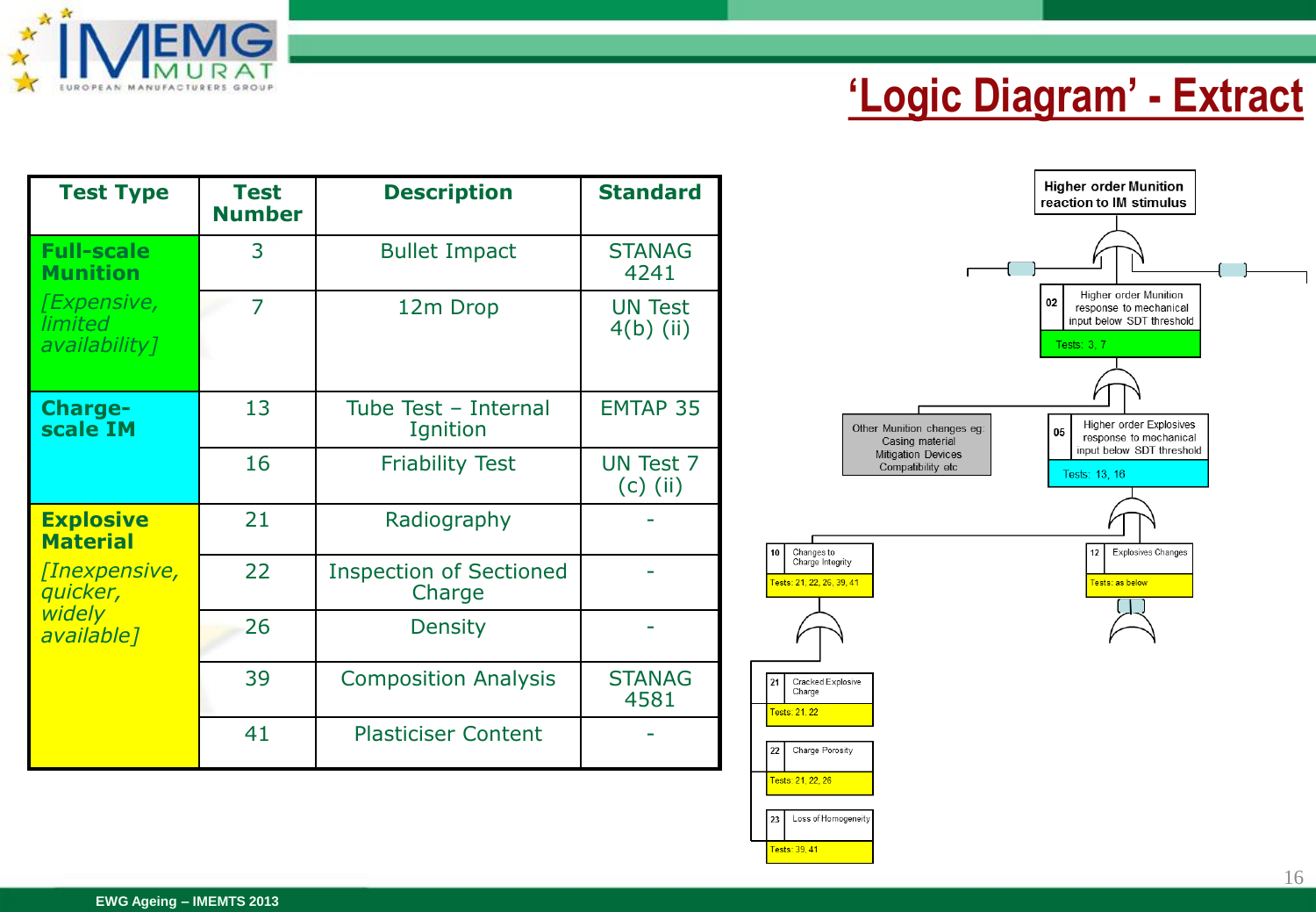

# **Logic Diagram - Benefits**

- Provides an overview of effects of EM properties on IM response
- Collates International test methods and specifications
- Can identify which tests offer the most value (most frequent in logic diagram)
- Could Influence test programmes for life extension and ISS
- Illustrates how available test data fits the big picture
- Identifies gaps in test programmes and test data
- Could also be used to assess effects of explosives ingredient or process changes, in addition to ageing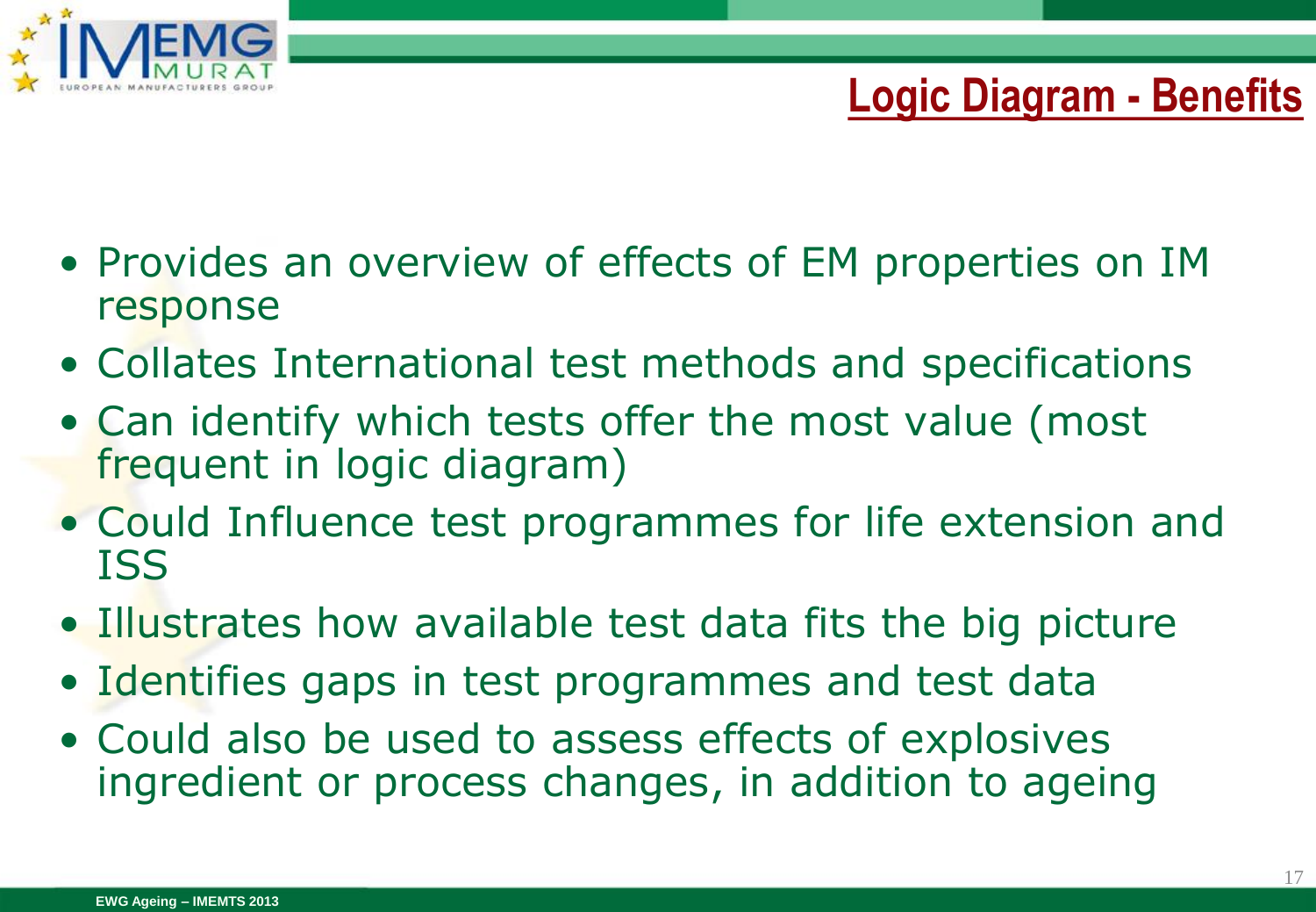

#### • Conclusion and perspectives

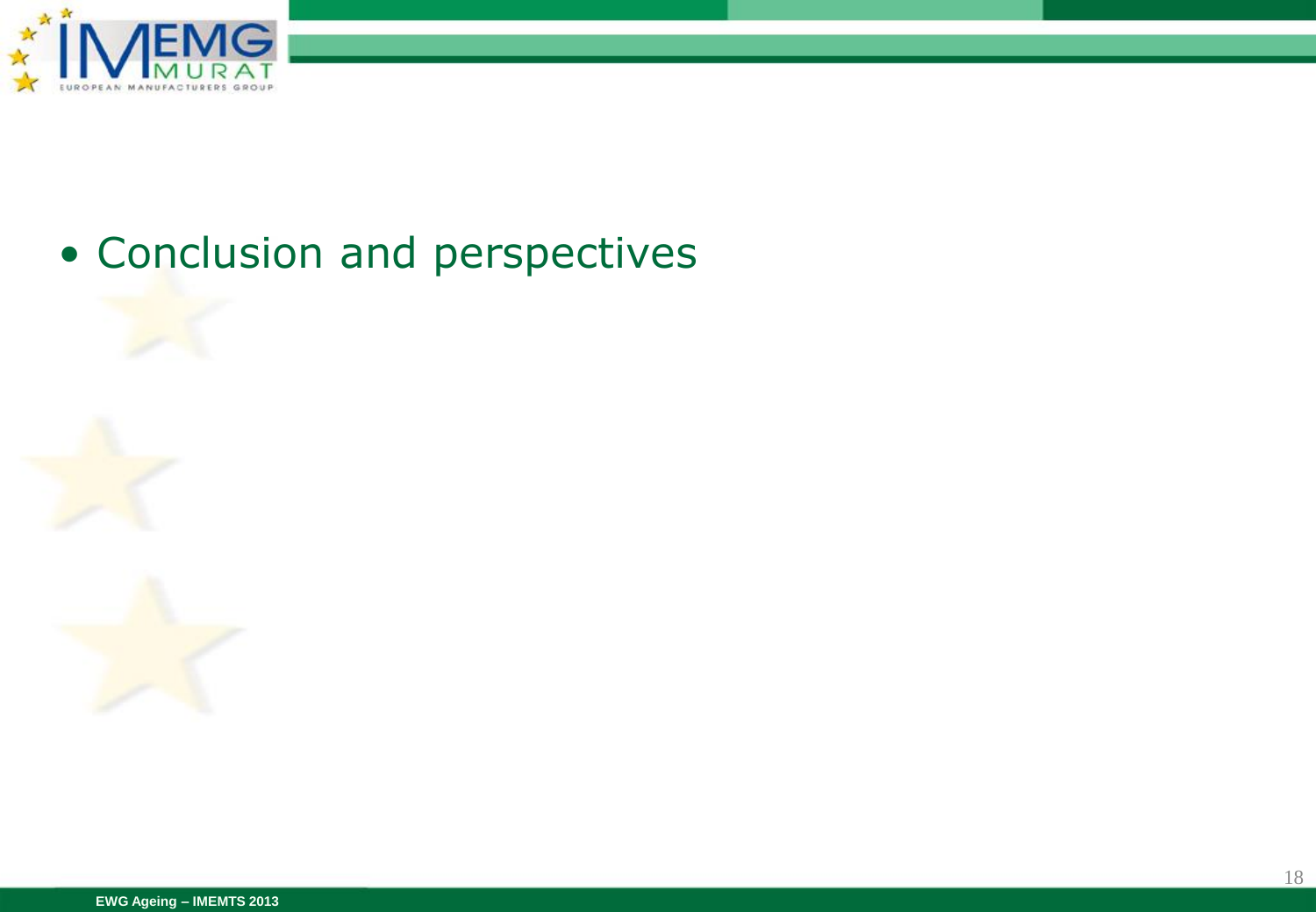

**Conclusions**

- Approach is generic & it can be applied to other classes of energetic materials
	- **Melt-cast & pressed PBXs, composite propellants**
- 'Logic diagram' makes the links between properties of energetic materials & system level IM response
	- **Links are further made to the tests that are performed**
	- **Tests that significantly 'add value' to surveillance programmes can be identified**
- Failure modes can be identified which would cause IM properties to change
	- **'Fault Tree' can be used to prioritise mitigating action against certain failure modes**
- Cast-cure PBXs are known to be very stable
	- **Difficult to envisage a situation where a cast-cure PBX would cause IM response to change dramatically**